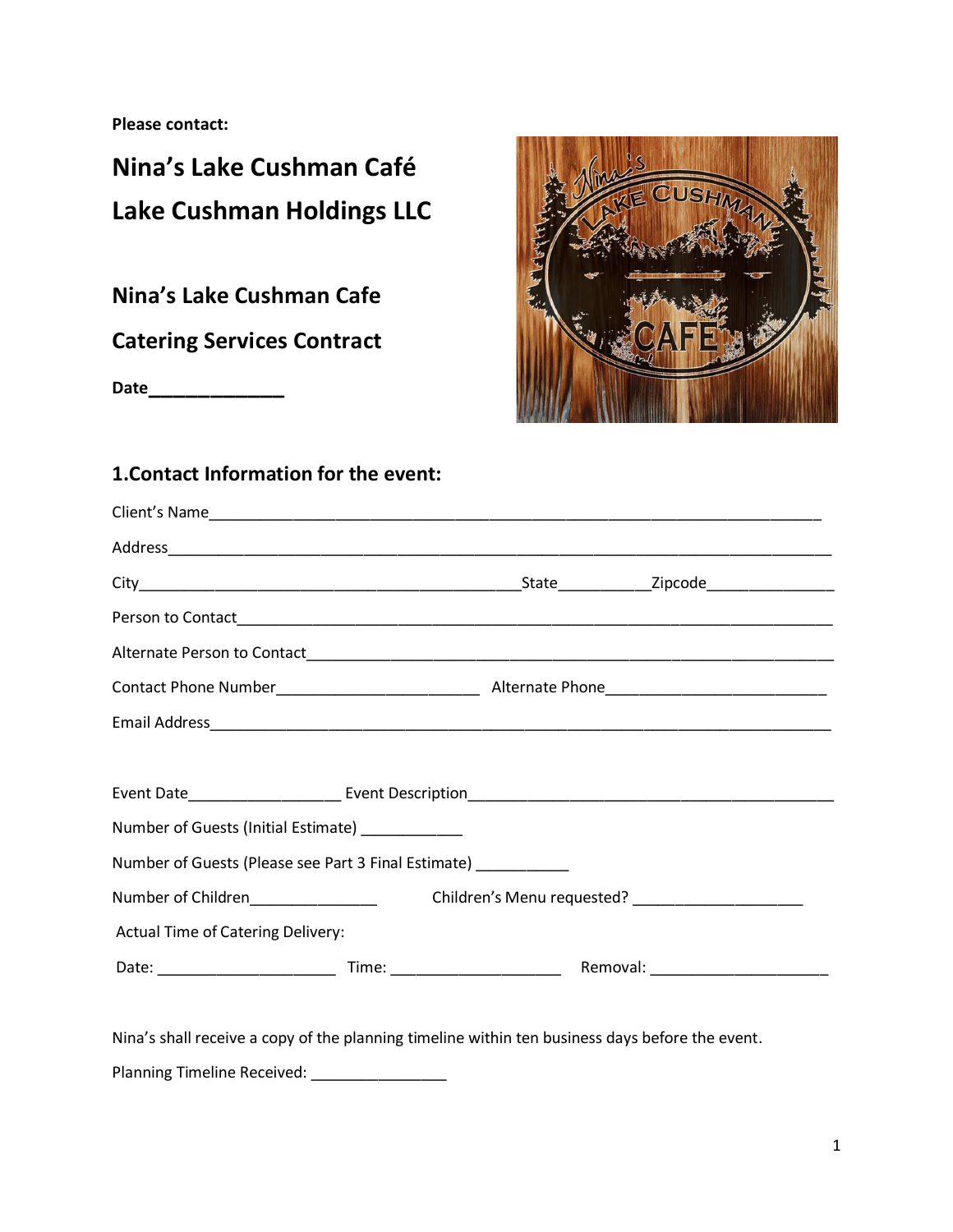#### **Event Information:**

| Nina's Catering Coordinator Contact Information: |  |
|--------------------------------------------------|--|
|                                                  |  |
|                                                  |  |
|                                                  |  |
|                                                  |  |
|                                                  |  |
|                                                  |  |
|                                                  |  |
|                                                  |  |

#### **Please initial at each line as indicated thus:** \_\_\_\_\_\_\_\_\_

The name of the catering service is: Lake Cushman Holdings LLC dba Nina's Lake Cushman Café.

For the purposes of this contract the Contract Name stated above is referred to as "the Client" and the Catering Service as "Nina's".

#### **Modification:**

This contract contains the whole agreement of the parties and none of the provisions, terms or conditions of this agreement shall be in any manner modified, waived or abandoned, except in written form signed by both parties.

#### **Due Date and Non-transferability of the contract:**

\_\_\_\_\_\_\_\_This Agreement and attached Addendums that form a part of this contract, set forth the terms and conditions of an agreement for catering services between the Client and Nina's Lake Cushman Café/Lake Cushman Holdings LLC. The contract will be in effect from the date that it is signed by both parties and will expire once both party's contractual obligations have been fulfilled.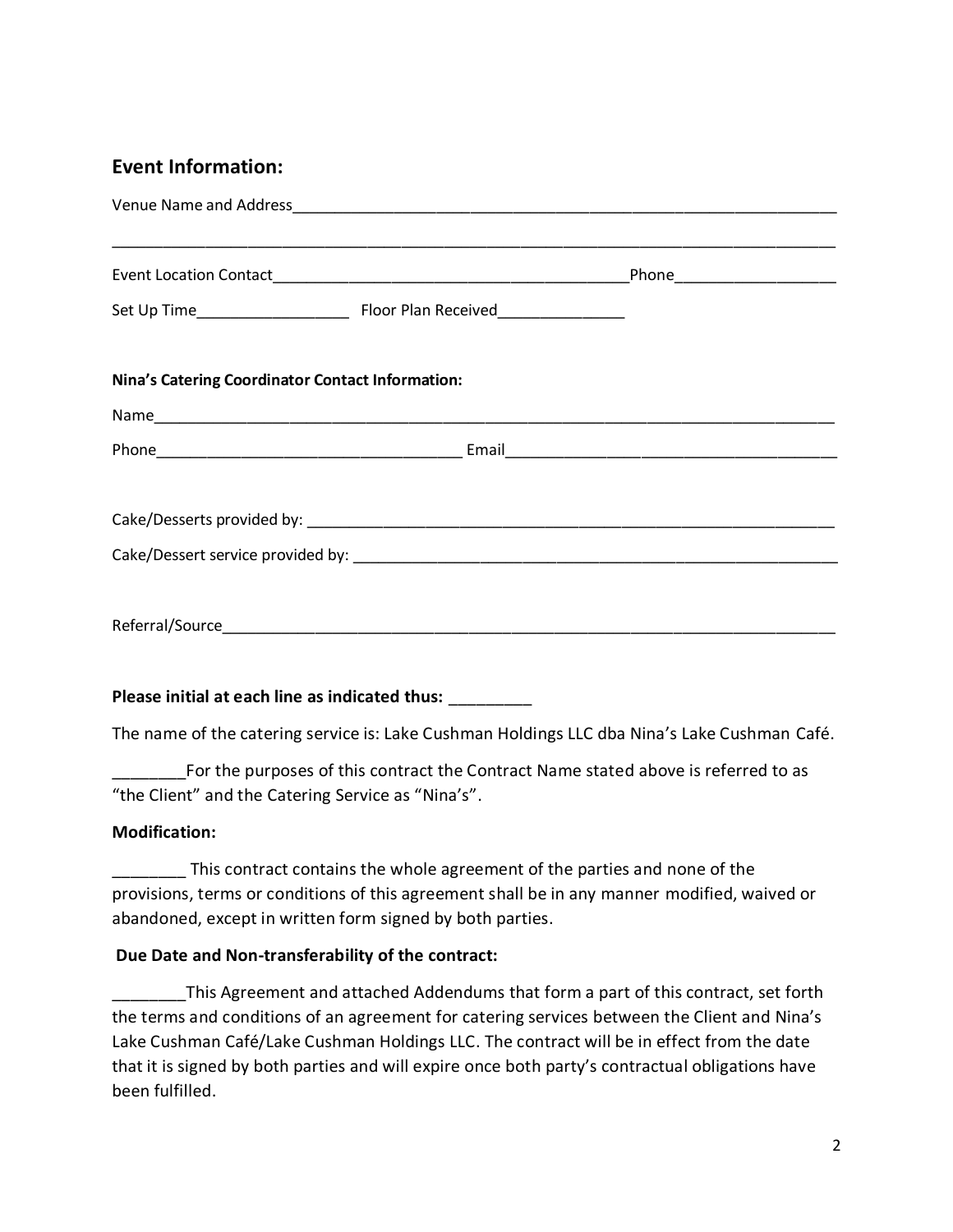This contract is not assignable without the written consent of Nina's Lake Cushman Café/ Lake Cushman Holdings LLC. The Client shall not transfer or assign this agreement, or the privileges created herein. Any such assignment shall render this contract null and void and shall be cause for cancelation of this agreement with Nina's Lake Cushman Café/Lake Cushman Holdings LLC.

## **2.Menu Outline and Fee Schedule:**

(Provide attachments to this document as necessary.)

\_\_\_\_\_\_\_\_**2.1 Menu Selection:** Nina's shall provide the Client with a list of menu items to choose from including bar and beverage services appropriate for the per plate/per person price agreed on and listed in the fee schedule attached here**.**

\_\_\_\_\_\_\_\_**2.2 Final Menu Selection:** The Client shall submit their final menu selection in writing to Nina's including bar and beverage services at least 15 business days prior to the event. The finalized menu shall be attached to this document and signatures of the Client and the Chef in agreement shall be affixed in the spaces provided in this contract below.

**Date of final menu selection shall be: \_\_\_\_\_\_\_\_\_\_\_\_\_\_\_\_\_\_\_\_\_**

\_\_\_\_\_\_\_\_**2.3 Changes to the menu selections:** The Client shall give written notice of any changes to the menu no later than 10 business days (two weeks) prior to the date of the event and only with Nina's written consent under the signature of the Chef. The Client may not change the Menu after that date unless Nina's consents in writing under the signature of the Chef.

\_\_\_\_\_\_\_\_**2.4 Changes to Menu Prices:** Nina's may change the costs of any menu item up to ten business days (two weeks) before the event date. Nina's will notify the Client of any changes in cost within ten business days of the event date.

\_\_\_\_\_\_\_\_**2.5 Changes in ingredients:** If the Client requests changes to the ingredients in a menu item the Client shall either:

a. pay an updated cost for the menu item with the changed ingredient based on current market prices and availability as determined by Nina's. OR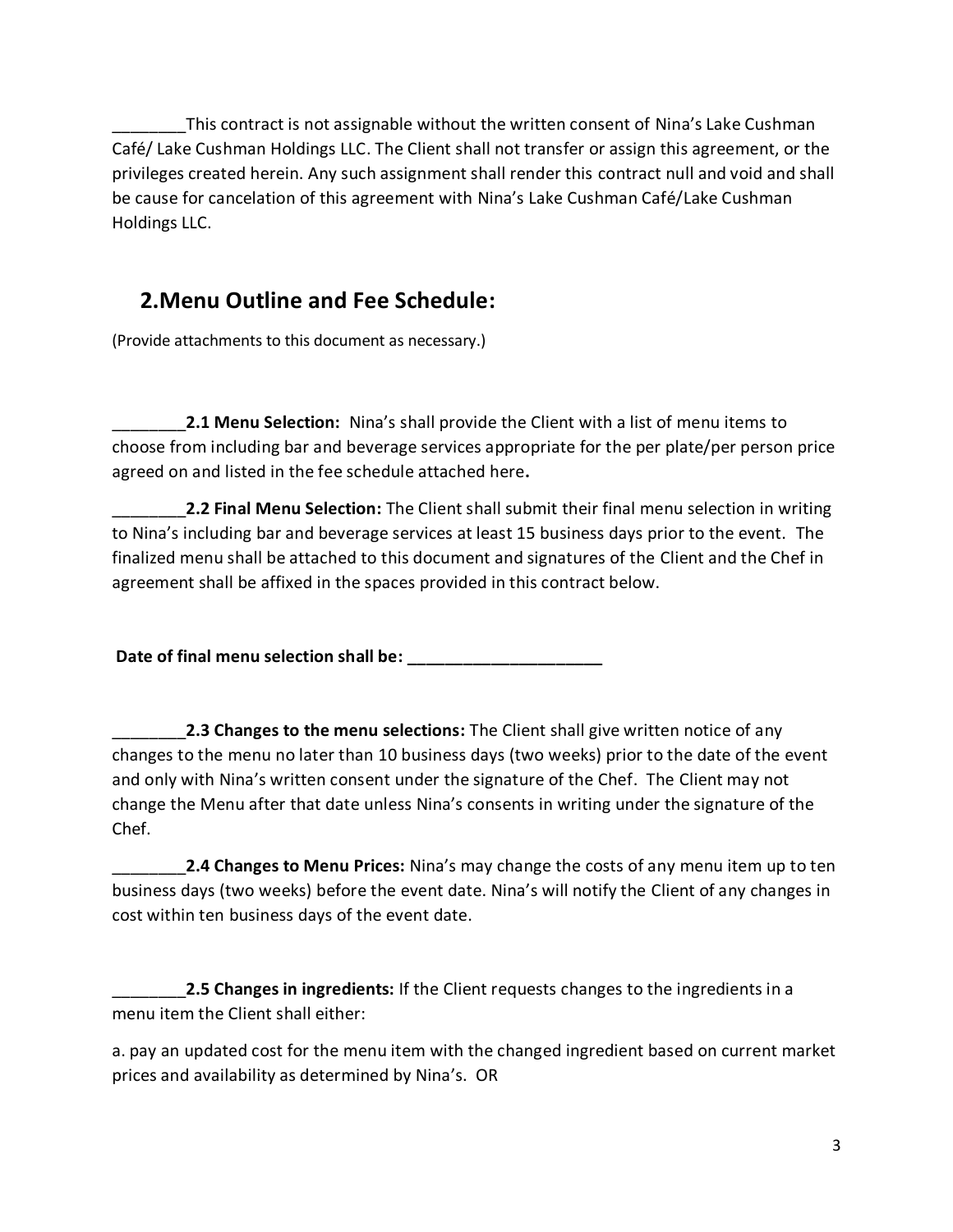b. select a substitute menu item in order to maintain the agreed-upon per person/per plate menu price agreed on and listed in the fee schedule of the Menu Outline attachment.

| <b>Menu Finalized:</b> |       |
|------------------------|-------|
| Signature - Chef:      | Date: |
| Signature - Client:    | Date: |

#### **3.Attendance:**

**Final Estimated Attendance:**

\_\_\_\_\_\_\_\_**3.1 Notice ten business days in advance.** The Client shall give written notice of the final attendance of the event 10 business days (two weeks) prior to the date of the event. The Client may not change the Final Estimated Attendance after that date unless Nina's consents in writing.

\_\_\_\_\_\_\_\_**3.2 Service obligation** will be limited to the Final Estimate Attendance. Nina's will only be required to provide catered food items to account for the Final Estimated Attendance or guests at the event.

**3.3** The Final Estimated Attendance shall include any and all meals intended for event or catering staff or any service staff that the client wishes to include at their discretion.

\_\_\_\_\_\_\_\_**3.4 Changes before the Final Estimated Attendance:** The Client may change the Initial Estimated Attendance of the event by written notice at any time before notifying Nina's of the Final Estimated Attendance.

- a. **Failure to Notify:** If the client fails to notify Nina's of the Final Estimated Attendance Nina's will consider the Initial Estimated Attendance when preparing to provide the catered food items.
- b. **Discretion over Additional Services**: Nina's will have discretion to provide the client with additional requested catered food items.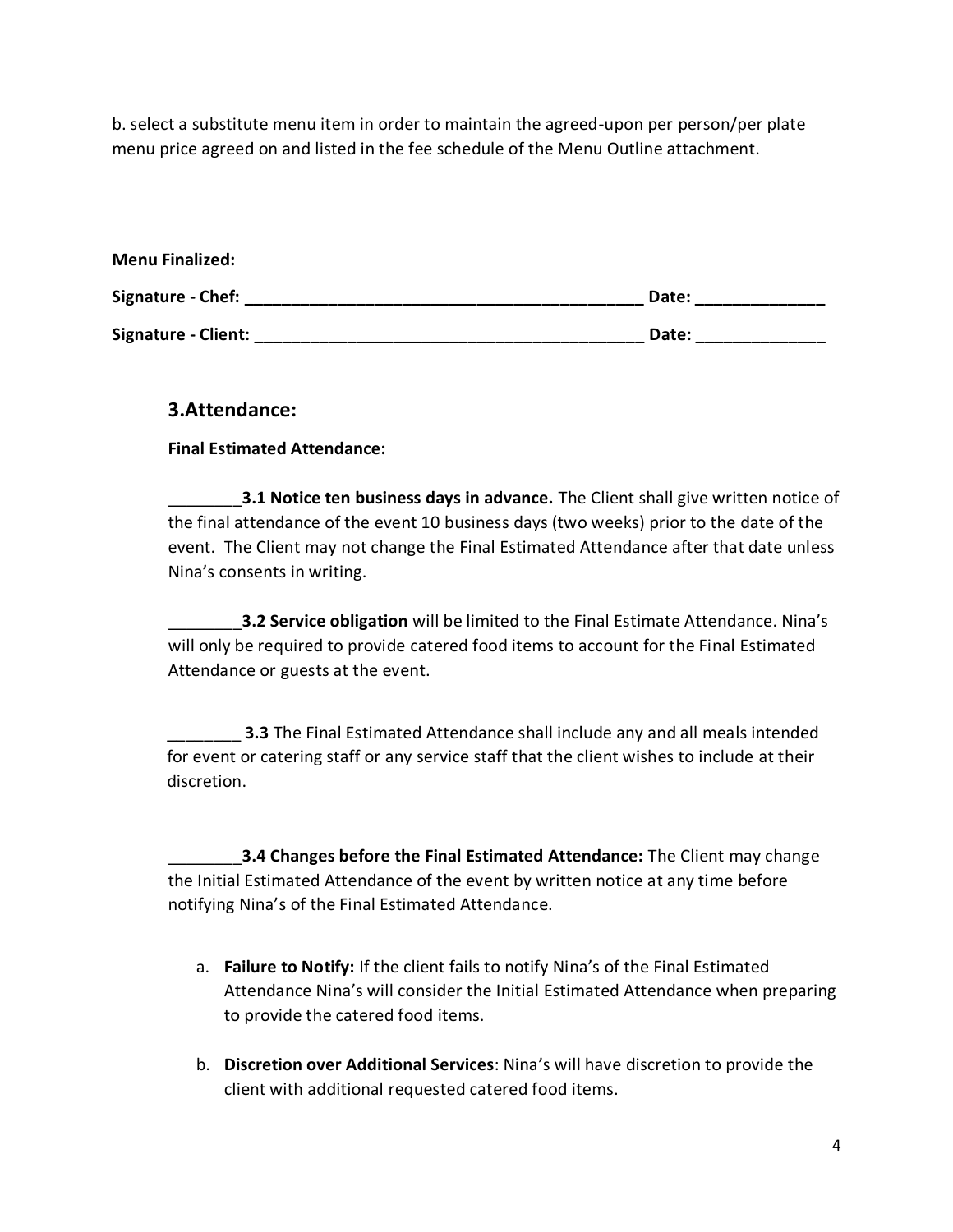c. **Cost of Additional Services:** If on the Client's request, Nina's provides additional catered food items, the Client shall compensate Nina's for those additional items according to the fee schedule listed and attached to this agreement.

\_\_\_\_\_\_\_\_**3.5 Guaranteed Catering Minimum.** No matter what the actual attendance at the event, the compensation that the Client is required to pay will never be less than it would be if the Final Estimated Attendance had actually attended the event according to the fee schedule listed in the attachment to this contract.

\_\_\_\_\_\_\_\_**3.6 Compensation:** The Client shall compensate Nina's according to Section 8- Payment of Compensation.

#### **4. Leftovers**

\_\_\_\_\_\_\_\_**4.1 Availability of Leftovers:** Subject to state and local law, Nina's, the Client or guests of the event as designated by the Client, may package up any leftovers that the Client is not able to reuse for guests to take after the event.

\_\_\_\_\_\_\_\_**4.2 Containers for Leftovers:** If allowed by state and local law and designated by the client, Nina's shall provide at cost the appropriate containers for guests to take the leftovers.

\_\_\_\_\_\_\_\_**4.3 Food not claimed**: Nina's shall dispose of or take back to its kitchen all food not taken as leftovers. The Client will have no right to any food returned to Nina's kitchen.

## **5. Compliance with Health Codes.**

\_\_\_\_\_\_\_\_**5.1 According to applicable health codes,** Nina's may discard any food items where it believes there is a reasonable risk of food-born illness.

\_\_\_\_\_\_\_\_**5.2 Food-Handler's Certification/Bar Tenders License.** All representatives or service staff connected with Nina's handling food, beverages or dishware shall hold a current Food-Handler's Certification or Bar Tenders License where appropriate according to the laws and health codes issued by the State of Washington.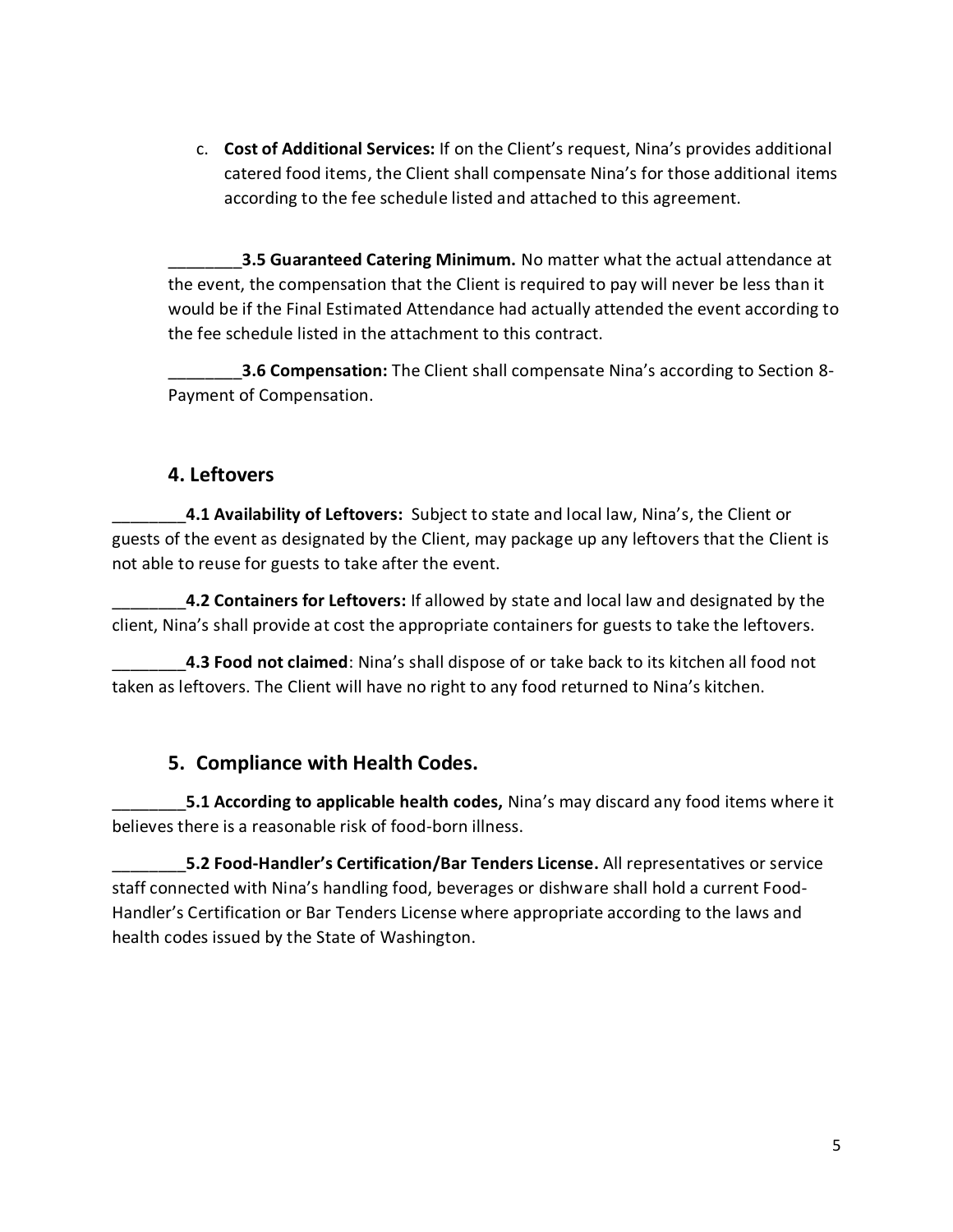#### **6. Dishware, Utensils and Equipment.**

\_\_\_\_\_\_\_\_**6.1 Transport containers:** Nina's shall provide dishware, equipment and utensils required for the **delivery** of the catered food items **only**.

\_\_\_\_\_\_\_\_ **6.2 Responsibility for equipment arrangements:** The Client is responsible for arranging all dishware, glassware and serving ware and any other equipment necessary for the event.

\_\_\_\_\_\_\_\_**6.3 Equipment:** Nina's shall maintain the sole control and ownership of all equipment, instruments and materials it uses in connection with providing catered food items.

## **7. Nina's Service Staff**

\_\_\_\_\_\_\_\_**7.1 Number of Staff:** Nina's shall provide the appropriate number of skilled service staff necessary and desirable for the gracious and efficient management of the catering portion of the event according to the Final Estimated Attendance.

7.2 Dress of Staff: Nina's shall use reasonable efforts to ensure that our staff is dressed appropriately as agreed by the parties in the attached agreement for the duration of the event.

\_\_\_\_\_\_\_\_**7.3 Option to Increase Service Staff:** Nina's may increase or decrease the number of service staff if the actual attendance at the event is 10% higher or lower than the Final Estimated Attendance.

\_\_\_\_\_\_\_\_**7.4 Changes in Cost:** Nina's shall adjust the compensation to account for any changes in the number of staff, making these adjustments at Nina's staffing rates listed in the fee schedule listed in the Menu Outline and Fee Schedule attachment.

## **8. Payment Terms and Cancellation Fees:**

\_\_\_\_\_\_\_\_ **8.1 Payment:** The signed catering contract plus 50% of the entire catering fee is to be remitted at the time that both parties sign this contract. Remaining payment of the total fee is due 14 days before the date of the event, unless other arrangements have been made in writing and signed by both parties. Any agreement relating to the timing of the payment of the remaining balance of the total fee will be made at the discretion of Nina's only.

**8.2 Sales tax** of 8.5% to 10.0% will be added in accordance to the venue location and the current tax code.

\_\_\_\_\_\_\_\_**8.3 Final payment** must be received at least 14 days prior to the event.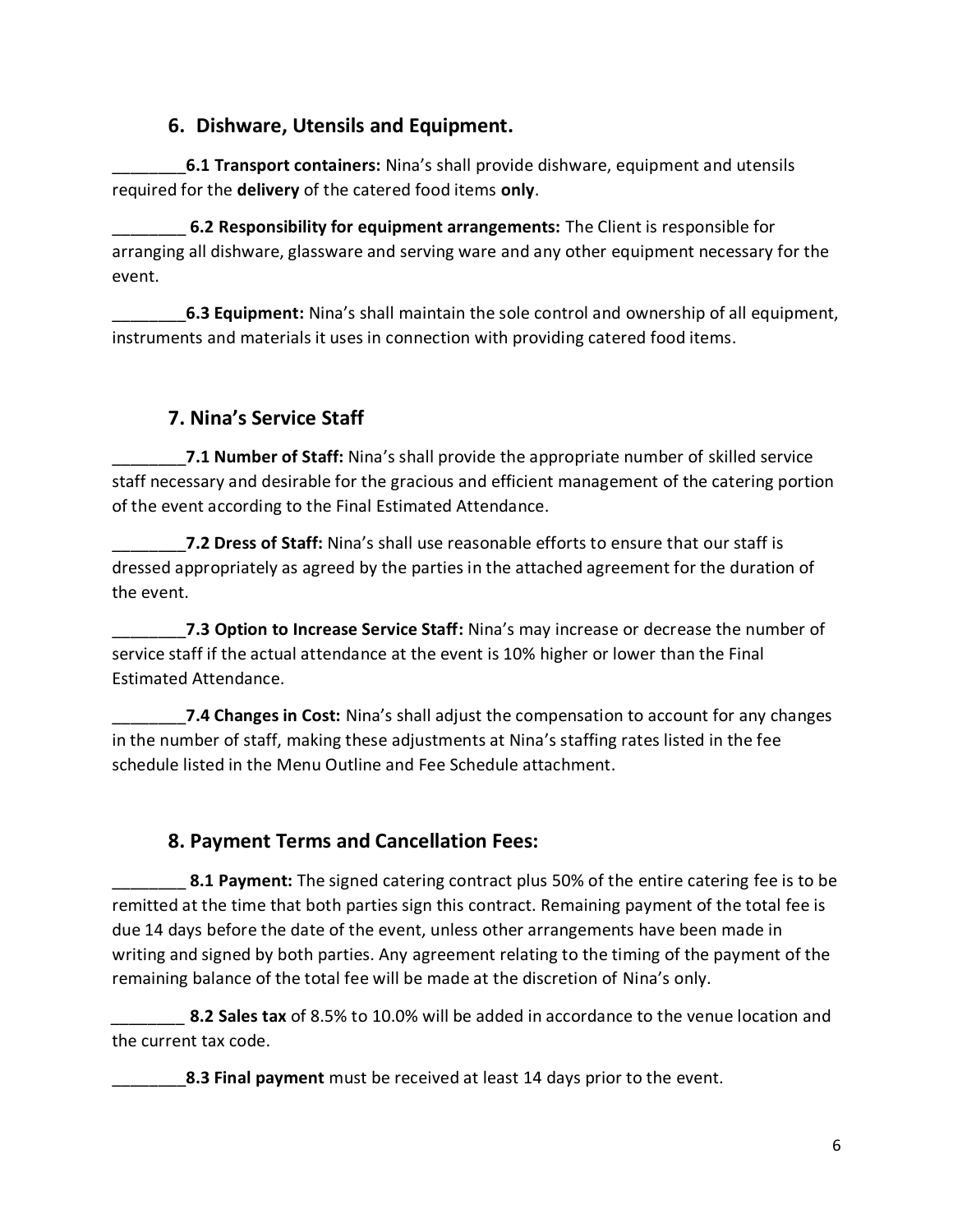*\_\_\_\_\_\_\_***8.4** An additional fee of 5% will be added to the total bid if the final balance due is not paid within 14 days prior to the event. If the balance is not paid and no other arrangements have been made, Nina's will consider the event forfeit and any money collected previously will be non-refundable.

**8.5** All prices quoted are based on a cash or check purchase. All clients wanting to pay via credit card will be assessed an additional non-cash payment service charge of 3% of the amount of the transaction.

#### **9. Cancellation:**

**9.1** Should the Client cancel the event, Nina's will retain 50% of the deposit.

\_\_\_\_\_\_\_\_**9.2** In the event of any default or nonperformance or breach of the provisions of this agreement by Nina's, the liability of Nina's will be limited to the return of payments made for services, not including 50% of the deposit or any deposits or any materials ordered for the Client's event.

**9.3** For cancelation 14 days prior to the event, a full refund will be given to the Client minus the deposit or any deposits or the cost of any materials ordered for the Client's event.

\_\_\_\_\_\_\_\_**9.4** As a result of a cancellation of the event on the day of the event due to an act of nature, all catered food items will be transferred to the possession of the Client and delivered to a location of their choice. No refunds will be considered.

## **10. Indemnification:**

To the extent provided by law, the Client will indemnify and hold Nina's and its contractors and employees free and harmless from any losses, claims, injury to or death of any person including the Client or from any damage to property arising from the Client using and occupying the venue or facility or from the acts or omissions of any person or persons , including the Client in or about the venue or facility with the Client's expressed or implied consent except by Nina's act or negligence.

## **11. Liability:**

11.1 The Client agrees that they will not to hold Nina's or anyone employed or representing Nina's liable for any loss or damage sustained by action of the Client, third parties, fire, water, theft, elements or injury to the Client, their family, their guests, employees, contracted businesses, contractors or any other person entering the premises.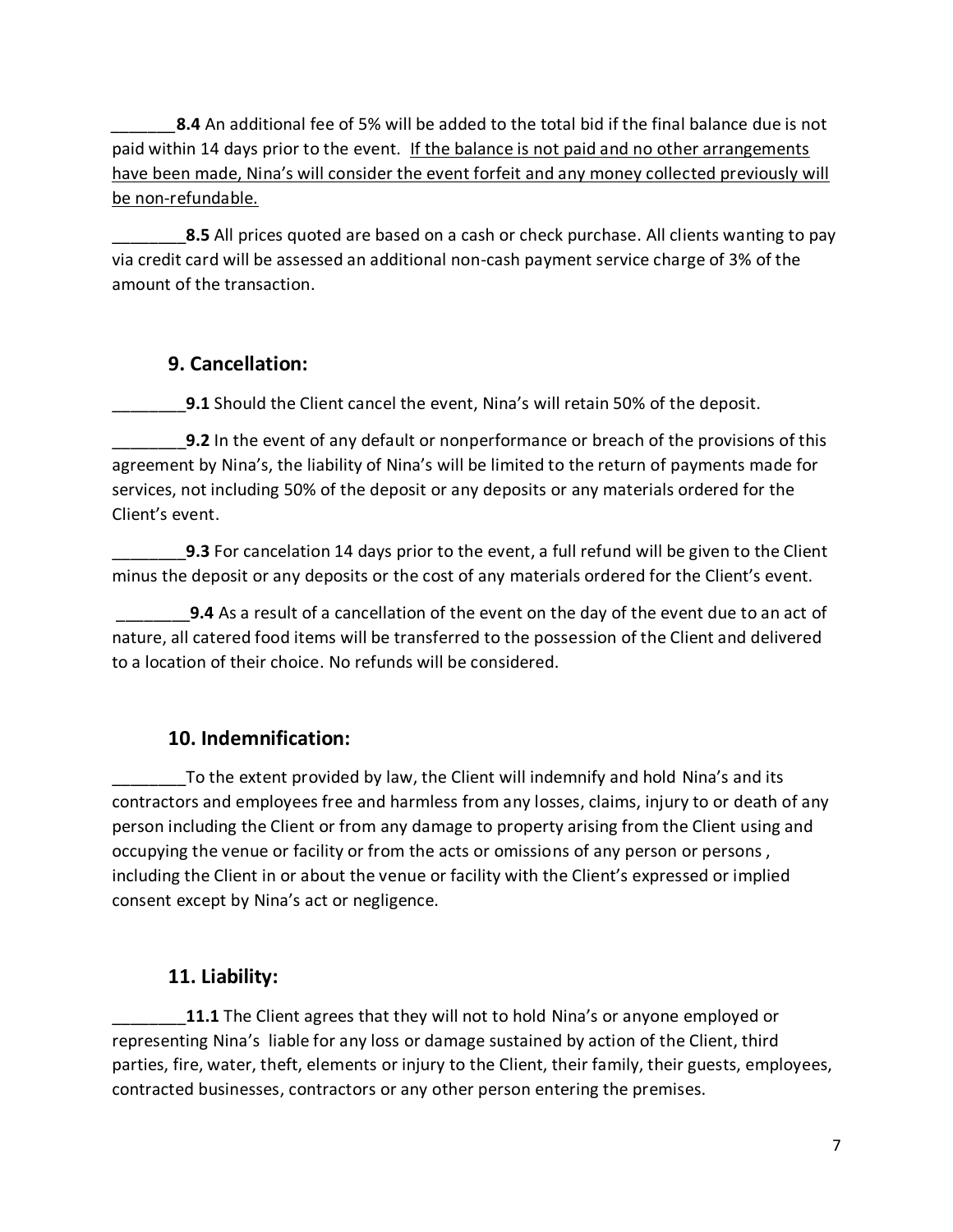\_\_\_\_\_\_\_\_\_ **11.2 Insurance:** Nina's has only limited liability insurance to cover all third-party claims for actions caused by any negligent conduct of its employees.

\_\_\_\_\_\_\_\_**11.3 Conduct of Guests:** Nina's assumes no responsibility for the conduct of guests, members or third-party vendors hired to provide services.

#### **12. Rentals and Damage to Personal or Rental Items:**

\_\_\_\_\_\_\_\_**12.1 Nina's assumes** no responsibility for any damages or loss of any merchandise, alcohol, equipment, furniture, clothing or any other valuable prior to, during or after the event. Our staff will do everything possible to ensure that all supplies, rentals and equipment are cared for and maintained in good working order and without any damage.

12.2 The Client understands that by using and providing items that are owned or are provided by the Client or by hosting an event in their home or office that accidents, breakage and damages may occur. The Client will not bill, charge or sue Nina's for any loss or damage.

\_\_\_\_\_\_\_\_**12.3 All personal items** and decorations or any other décor or service ware delivered by the Client or anyone associated with the Client must be returned by the Client or associate unless otherwise arranged by written agreement signed by both parties. Exceptions may be made by arrangement that will include pick-up and delivery fees. Written agreement must be made at least two weeks prior to the event and addended to this contract.

## **13. Loss or Damage to Facility or Equipment:**

\_\_\_\_\_\_\_\_**13.1 Damage to any facility**, equipment or rented items will be paid for in full by the Client. The Client is responsible for damages to the facility, equipment, rental items or furniture caused by the Client or anyone associated with the Client. The Client is responsible for all fees and expenses acquired due to any damages mentioned above. This includes all attorney's fees, collection fees, administration fees or any other costs.

\_\_\_\_\_\_\_\_**13.2 Alcohol and illegal drug use**: Nina's will not be held responsible in any manner for any damage to the venue, facilities, equipment, rental items, furniture or for any damage, injury or health risks resulting to the Client or any one associated with the Client or any Nina's lake Cushman Cafe staff member occurring as the result of the use of alcohol, cannabis or any drug or illegal substance. The Client is responsible for any fees or charges incurred due to any damage or injury and a fee of \$500.00 will be paid to Nina's lake Cushman Cafe. The Client is responsible for all fees and charges due to the engagement of professional clean-up personnel.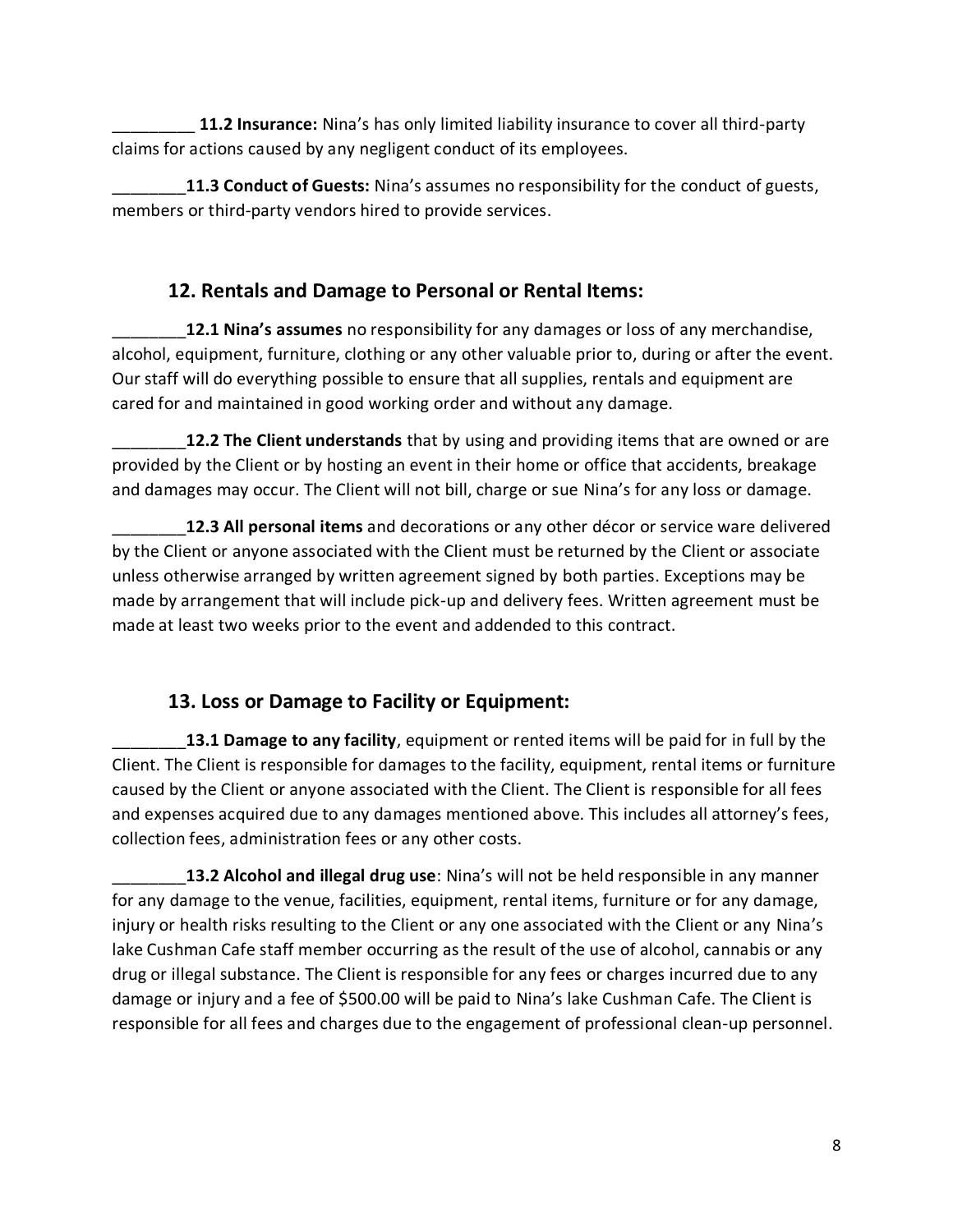#### **14. Security:**

\_\_\_\_\_\_\_\_**14.1 Responsibility for Order and Security:** It is the sole responsibility of the Client to maintain an orderly event and to provide security commensurate with the nature and size of the event and number of guests

\_\_\_\_\_\_\_\_**14.2 Responsibility for Guests:** The Client is responsible for the actions of all guests including children and must always be personally present during the event time period as outlined in this contract.

\_\_\_\_\_\_\_\_**14.3 Refusal of Bar Service:** The right to refuse bar service to any or all of the guests at the event will be at the discretion of the licensed bar tenders.

\_\_\_\_\_\_\_\_14.4 **Unlawful Activities:** The Client will comply with all of the laws of the United States of America and the State of Washington, all municipal ordinances and all lawful orders of the police and fire departments and will do nothing during the event in violation of any laws, ordinances, rules or orders. If unlawful activity is occurring on the premises and the event is cancelled, no refund of any kind will be made by Nina's to the Client.

#### **15. Insurance:**

Nina's maintains limited liability and automobile insurance.

#### **16. Venue Timeline, Set Up and Clean Up:**

\_\_\_\_\_\_\_\_**16.1 Event Timeline:** Nina's and the Client will be given a timeline indicating the time of occupation of the facility or venue by the Client, guests and Nina's staff. The timeline indicates when set-up may begin and when breakdown and clean-up must be completed. If the Client or guests have not vacated the venue or are causing delays in the usual breakdown and removal of equipment and décor, the Client will be held responsible for any extra charges or late fees incurred.

\_\_\_\_\_\_\_\_**16.2 Room set-up:** The Client is responsible for all room set up and clean up unless otherwise noted and arranged for in the contract. Nina's is not responsible for setting up or cleaning at any venue/facility.

#### **17.Copyright:**

Performances of copyrighted works at public performances at the venue/facility must be licensed by all appropriate rights organizations.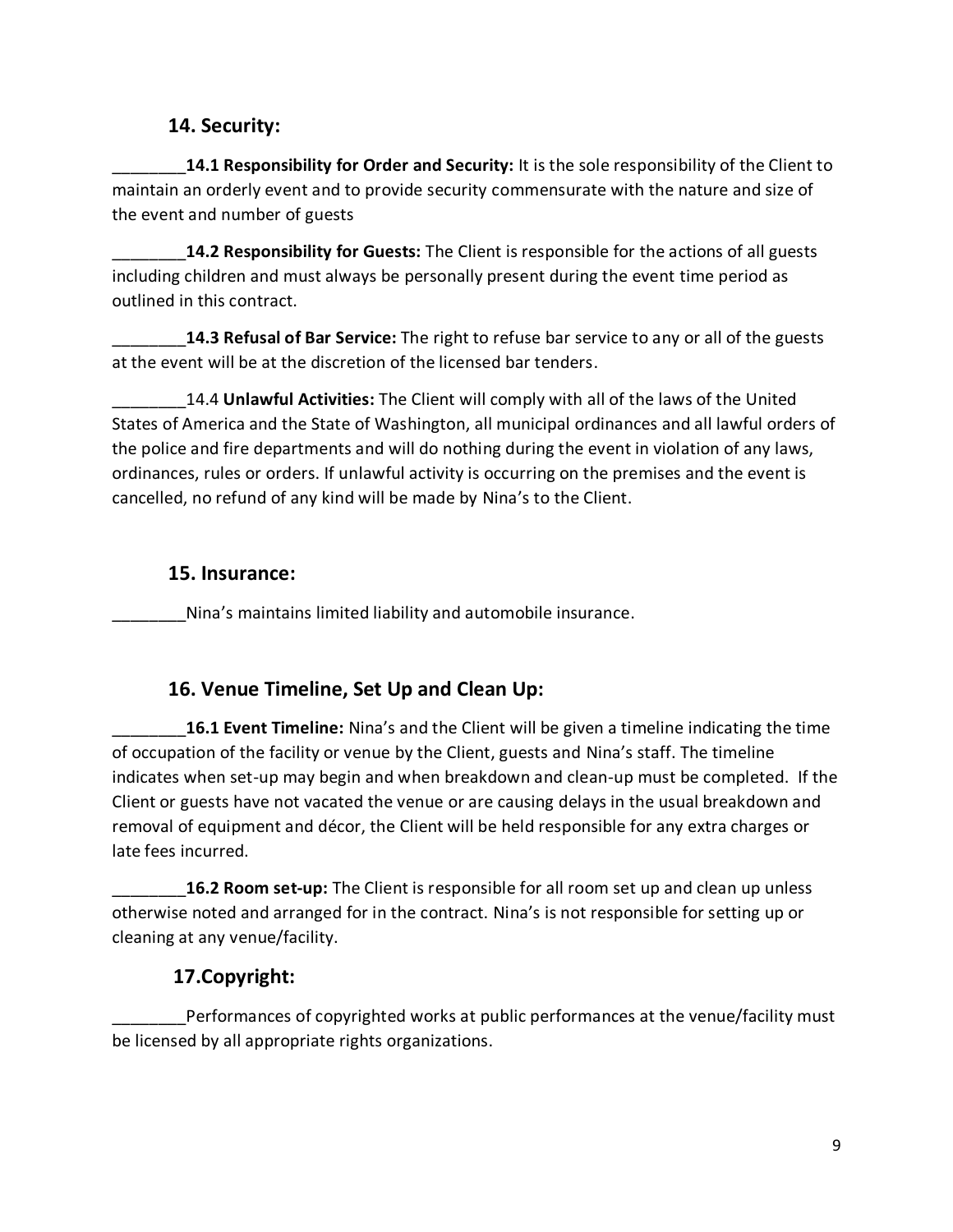#### **18. Dispute Resolution or Arbitration:**

In the event any dispute, Washington Superior Courts arise relating to the provisions of this agreement or anything relating to it, the parties shall seek to meet in a spirit of cooperation and good faith, bargaining to resolve all the disputes as soon as possible. In the event settlement of any disputes is not accomplished and if legal action becomes necessary, the parties agree that the venue and jurisdiction of any such legal action shall reside in Pierce County, Washington with the Pierce County Superior Court. In the event of legal action, the parties further agree to submit any disputes hereunder or relating to this agreement into arbitration pursuant to RCW Chapter 7.04, except as modifies in this section and to provide the selected arbitrator with all jurisdiction (legal and equitable) to fully and completely settle all said disputes. When the need for arbitration arises the party demanding arbitration, pursuant to RCW 7.04.060 shall serve upon the other party, according to the notice provisions hereof, written notice of its intent to arbitrate. Such notice shall state in substance that within twenty (20) days, after its service, the party served therewith shall serve a notice of motion to stay the arbitration, the party receiving the notice shall thereafter be barred from putting in issue the existence or validity of this section of this Agreement to arbitrate or the failure to comply herewith. Application to arbitrate, pursuant to RCW 7.04.030, shall be made by motion of the court. When the matter is placed into arbitration on the motion of either party, the court action shall be stayed. The arbitration shall proceed pursuant to the rules established in RCW Chapter 7.06 entitled "Mandatory Arbitration of Civil Actions", except as expressly modified in this section. One arbitrator shall be selected from the courts mandatory arbitration panel in the same manner as established in RCW 7.06 and the local rules, dealing with mandatory arbitration. The taking of depositions, the issuance of interrogatories, Requests for Productions, and Requests for Admissions shall be specifically authorized as provided by law as if this said case were proceeding as a civil case in Superior Court. The arbitrator shall issue his/her decision in the same manner prescribed in RCE Chapter 7.06 within twenty (20) days from the close of the arbitration hearing. A party may appeal the decision of the arbitrator pursuant to RWC 7.06.050 within twenty (20) days after the filing of the arbitration award. The aggrieved party must, in order to perfect its appeal rights file with the Superior Court Clerk a written notice of the appeal and request for a trial de novo in Superior Court on all issues of law and fact. If the aggrieved party filing the appeal does not improve its position in Superior Court as provided in RWC 7.06.060 and the local court rules, that the party shall have assessed against it the other party's reasonable attorney fees and costs incurred from the date the notice was filed.

#### **19. Legal Fees:**

In the event of any legal action by the parties arising from this agreement, the losing party shall pay the prevailing party reasonable attorney's fees and actual costs in addition to all other relief.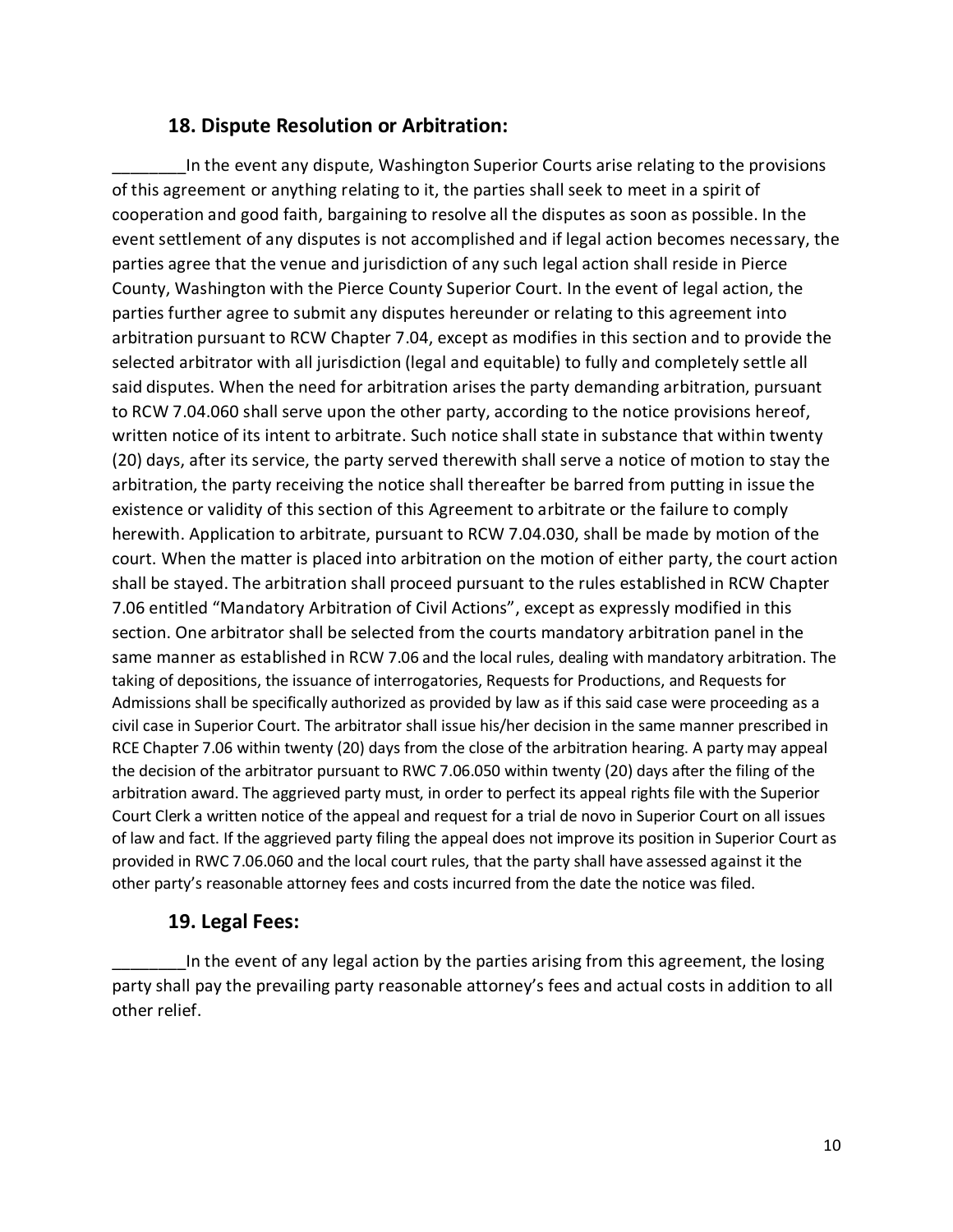#### **Credit Cards:**

**Nina's require a credit card on file for any additional charges that are accrued on the day of the event.** 

| Name on the card:                                                                                                             |  |
|-------------------------------------------------------------------------------------------------------------------------------|--|
| <b>Billing address:</b>                                                                                                       |  |
|                                                                                                                               |  |
| Three - digit CVV: _________________________________ Expiration date:<br><u> 1980 - Johann Barn, fransk politik (d. 1980)</u> |  |
| I hereby give Nina' my permission to charge this credit card for any additional charges that I<br>may incur.                  |  |
|                                                                                                                               |  |